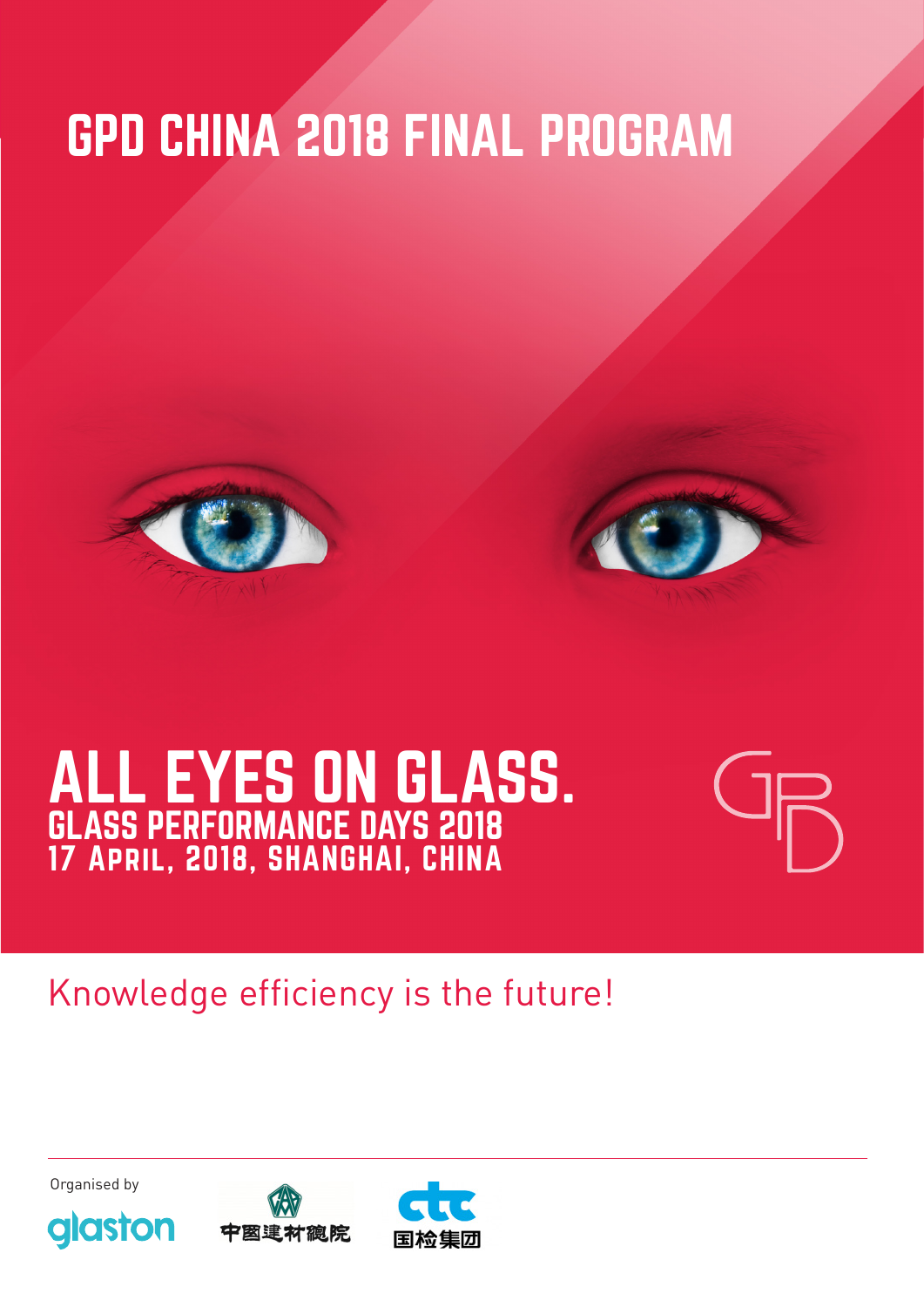

### Opening Ceremony

#### Opening speakers

| 9.30 | Welcome to GPD                                                                                                                |  |
|------|-------------------------------------------------------------------------------------------------------------------------------|--|
|      | Jorma Vitkala, GPD Chairman                                                                                                   |  |
| 9.40 | Welcome to Shanghai<br>Ms. Yao Yan, President of China Building Materials Academy                                             |  |
| 9.50 | <b>Opening Visionary Speech</b><br>Shuihua Pan, Executive Director, Fujian Hongbaoxin<br><b>Plastic Technologies Co., Ltd</b> |  |





Yao Yan Shuihua Pan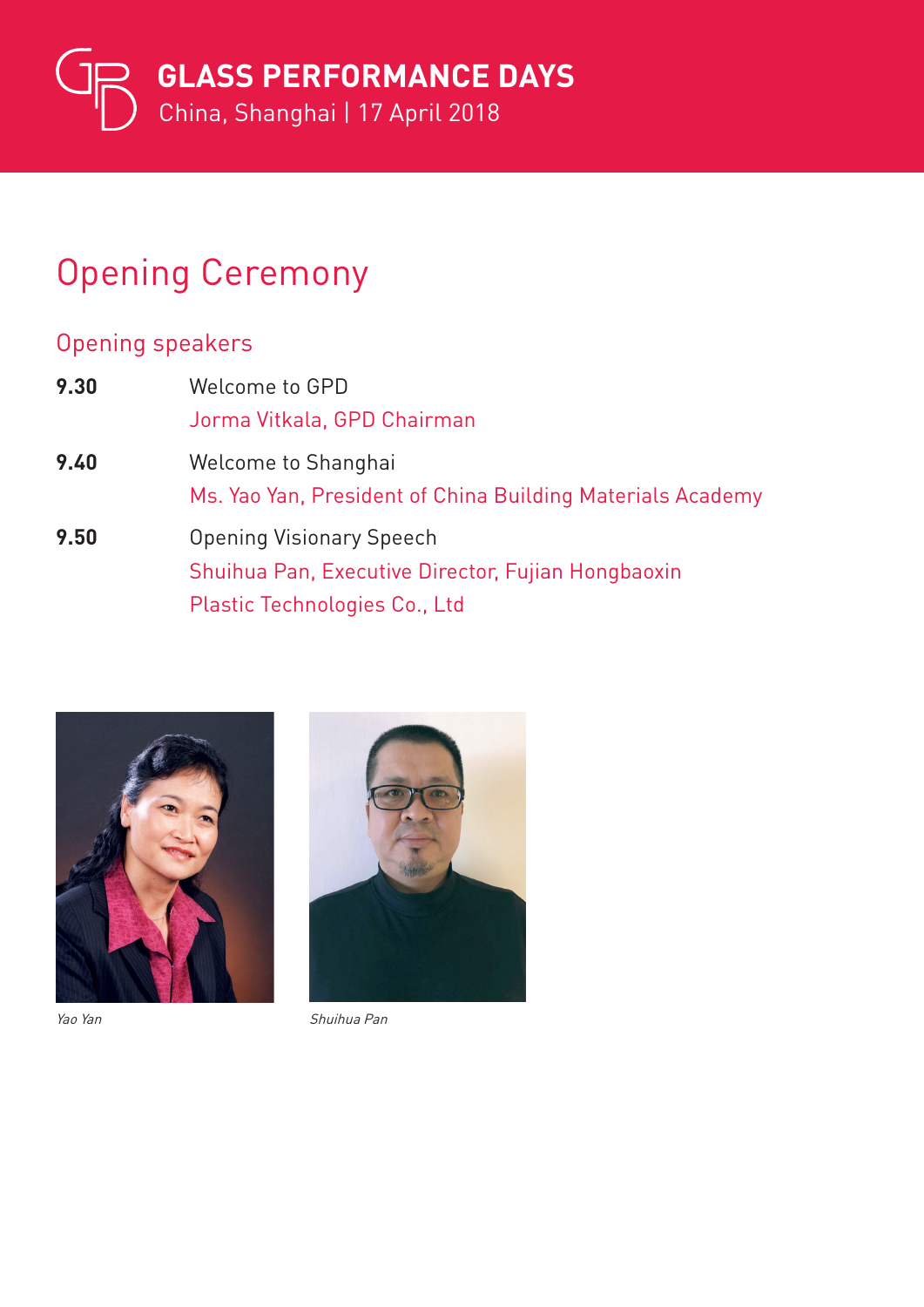**GLASS PERFORMANCE DAYS** 

China, Shanghai | 17 April 2018

# Final Program

| 10.30-11.00 Coffee / Tea                                   |                                                                                                                                                                                                                                        |                                   |                                                                                                                                                           |  |
|------------------------------------------------------------|----------------------------------------------------------------------------------------------------------------------------------------------------------------------------------------------------------------------------------------|-----------------------------------|-----------------------------------------------------------------------------------------------------------------------------------------------------------|--|
| Glass Processing, Testing and<br><b>Quality Management</b> |                                                                                                                                                                                                                                        | Recent Trends in the use of Glass |                                                                                                                                                           |  |
| Session chair:                                             |                                                                                                                                                                                                                                        | Session chair:                    |                                                                                                                                                           |  |
| 11.00<br>11.30                                             | It all comes down to the wheel<br>Peter Pokoern, Bohle AG<br>Proven roll stability in advances tempering process<br><b>Guan Thean Lim, Vesuvius</b><br>Automating Flat Glass Tempering Process<br>Miika Äppelqvist, Glaston Finland Oy |                                   | New Silicone Technology in Glass Industry<br>- Crystal ClearBonding (TSSA, TSSL and HM2400<br>Eric Wang, Building & Construction Dow Consumer<br>Solution |  |
| 12.00                                                      |                                                                                                                                                                                                                                        |                                   | The Application of SGP Glass Interlayer Material, SGP<br>Shaokun Lin, Fujian Hongbaoxin Plastic Technologies<br>Co., Ltd                                  |  |
| 12.30                                                      | <b>TBA</b>                                                                                                                                                                                                                             | 12.00                             | <b>TBA</b>                                                                                                                                                |  |
|                                                            |                                                                                                                                                                                                                                        | 12.30                             | The Development of Stainless Steel Based Warm<br><b>Edge Spacer Systems</b><br>Gerhard Reichart, Polymer Extrusion Technology LLC                         |  |
|                                                            | 13.00-14.00 Lunch Break                                                                                                                                                                                                                |                                   |                                                                                                                                                           |  |
| 14.00                                                      | Dust SOx and NOx control from glass melting furnaces<br>Gary Elliott, Durr Systems GmbH                                                                                                                                                | 14.00                             | Glass Solution with PDLC Technology for Smart Building<br>Qin Zhao, Beijing All Brilliant Technology Co., Ltd                                             |  |
| 14.30                                                      | Solutions for closed-loop process control of<br>LowE glass production for architecture, automotive<br>and smart applications                                                                                                           | 14.30                             | Application Prospects of Light-adjusting Glasses<br>Gordon Liu, Heifei VDI Corporation                                                                    |  |
|                                                            | Marcus Klein, SURAGUS GmbH                                                                                                                                                                                                             | 15.00                             | Research of Smart Display Glass Technology                                                                                                                |  |
| 15.00                                                      | Certification and Assessment of Green Building Glass<br>Product, Yugang Wen, China building Material<br>Test & Certification Group Co., Ltd                                                                                            |                                   | <b>Shuiming Pan, iMGS Smart Glass</b>                                                                                                                     |  |
| 15.30-16.00 Coffee / Tea                                   |                                                                                                                                                                                                                                        |                                   |                                                                                                                                                           |  |
| 16.00                                                      | Risk detection and reliability evaluation of building glass<br>Yiwan Bao, China building Material Test& Certification<br>Group Co., Ltd                                                                                                | 16.00                             | Glass highlights any of our buildings!<br>the more challenging, the more effective<br>Sven Plieninger, Schlaich Bergermann Partner                        |  |
| 16.30 Closing speech. Speaker TBA                          |                                                                                                                                                                                                                                        |                                   |                                                                                                                                                           |  |
| 17.00-18.00 GPD NETWORKING & HAPPY HOUR                    |                                                                                                                                                                                                                                        |                                   |                                                                                                                                                           |  |
| 18.00-21.00 GPD Dinner/Reception                           |                                                                                                                                                                                                                                        |                                   |                                                                                                                                                           |  |

Simultaneous interpretation in English / Chinese provided in all sessions.